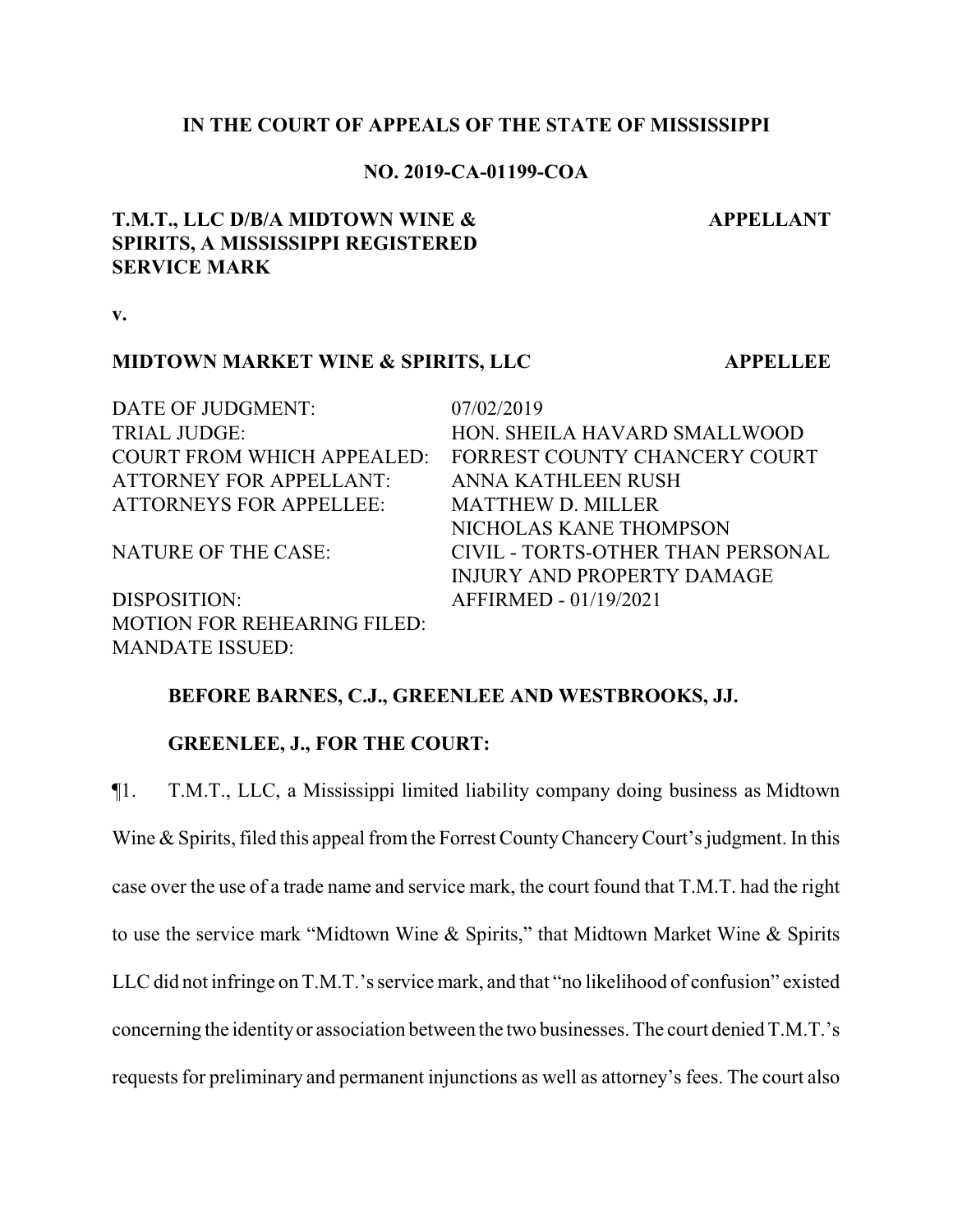denied T.M.T.'s request for sanctions. T.M.T. appeals, claiming the chancery court erred by finding that its mark was generic, that Midtown Market Wine & Spirits had not infringed on T.M.T.'s mark, and that T.M.T. was not entitled to an injunction. Finding no error, we affirm.

#### **FACTS AND PROCEDURAL HISTORY**

¶2. T.M.T. (Midtown Wine & Spirits), which we will hereinafter call "T.M.T./Midtown," and Midtown Market Wine & Spirits, which we will hereinafter call "Midtown Market," are both liquor stores located in the Midtown area of Hattiesburg, Mississippi.<sup>1</sup> This case concerns whether one business is allowed the sole use of the term "Midtown" in its service mark.

¶3. On June 17, 2016, Michael Harrington filed a "Certificate of Formation" for a business with the Mississippi Secretary of State, creating T.M.T., LLC. On June 30, 2016, the newly formed T.M.T./Midtown signed a lease agreement for a building located on Hardy Street in Hattiesburg, Mississippi. T.M.T./Midtown desired to open a liquor store called "Midtown Wine & Spirits." A month later, the State of Mississippi issued T.M.T./Midtown an alcoholic beverage permit under the requested name, Midtown Wine & Spirits. In February 2017, T.M.T./Midtown opened its liquor store under the name "Midtown Wine & Spirits" and made its first sale. The name "Midtown Wine & Spirits" does not appear on the Certification of Formation or anyofthe company's annual reports. T.M.T./Midtown used the service mark "Midtown Wine and Spirits" in late February 2017. In September 2018,

 $<sup>1</sup>$  We will call the entities by the shortened name except where referencing the actual</sup> names, files, or record with state or governmental authorities.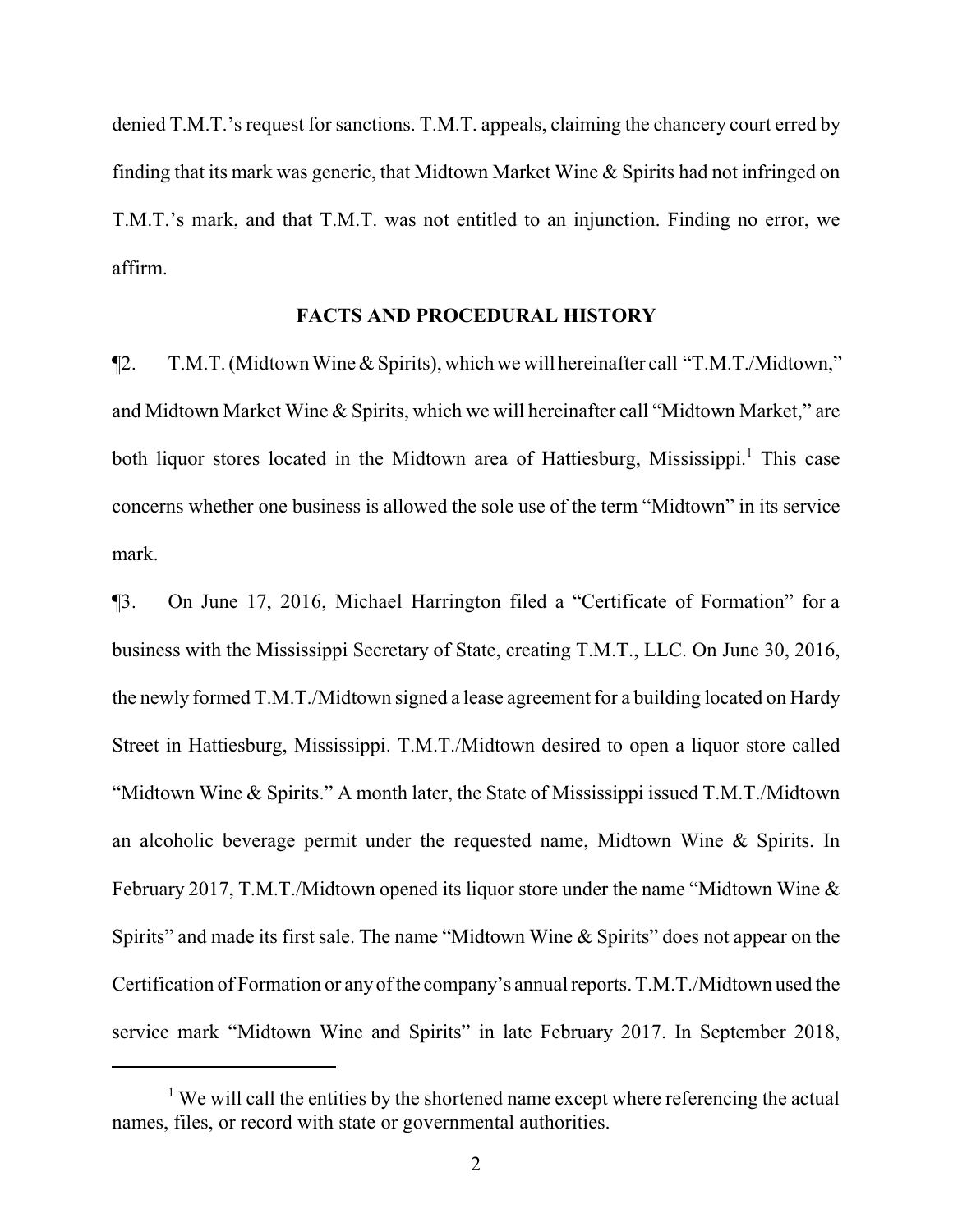T.M.T./Midtown registered its service mark of Midtown Wine & Spirits with the Mississippi Secretary of State. At the time, the Mississippi Secretary of State issued T.M.T., LLC a "Certificate of Service Mark Registration" for the phrase: "Midtown Wine & Spirits with Skyline Logo."

¶4. In May 2018, four months prior to T.M.T./Midtown registering its service mark of Midtown Wine & Spirits, Dr. Ted Harden Jr. filed a Certificate of Formation with the Mississippi Secretary of State forming "Midtown Market Wine & Spirits LLC." Dr. Harden testified that he chose the name "Midtown Market Wine & Spirits" because the owners of the Midtown Market shopping center in Hattiesburg approached him with the opportunity to open a liquor store under the name "Midtown Market." Dr. Harden then applied for an alcoholic beverage permit for "Midtown Market Wine & Spirits LLC" from the Alcoholic Beverage Control division of the Mississippi Department of Revenue.

¶5. Harrington contacted Dr. Harden in August 2018, requesting that Dr. Harden change his business's name. Dr. Harden refused, explaining that he had already registered his business name, signed a lease that required the business to bear the name "Midtown Market," and applied for an alcohol permit. Although Harrington filed an objection, the Mississippi Department of Revenue issued Dr. Harden's permit under the name of "Midtown Market Wine & Spirits LLC."

¶6. Midtown Market Wine & Spirits, located in the Midtown Market shopping center, opened for business in the summer of 2018 using a logo incorporating a corkscrew, the phrase "Midtown Market Wine & Spirits," and its address and phone number on a green

3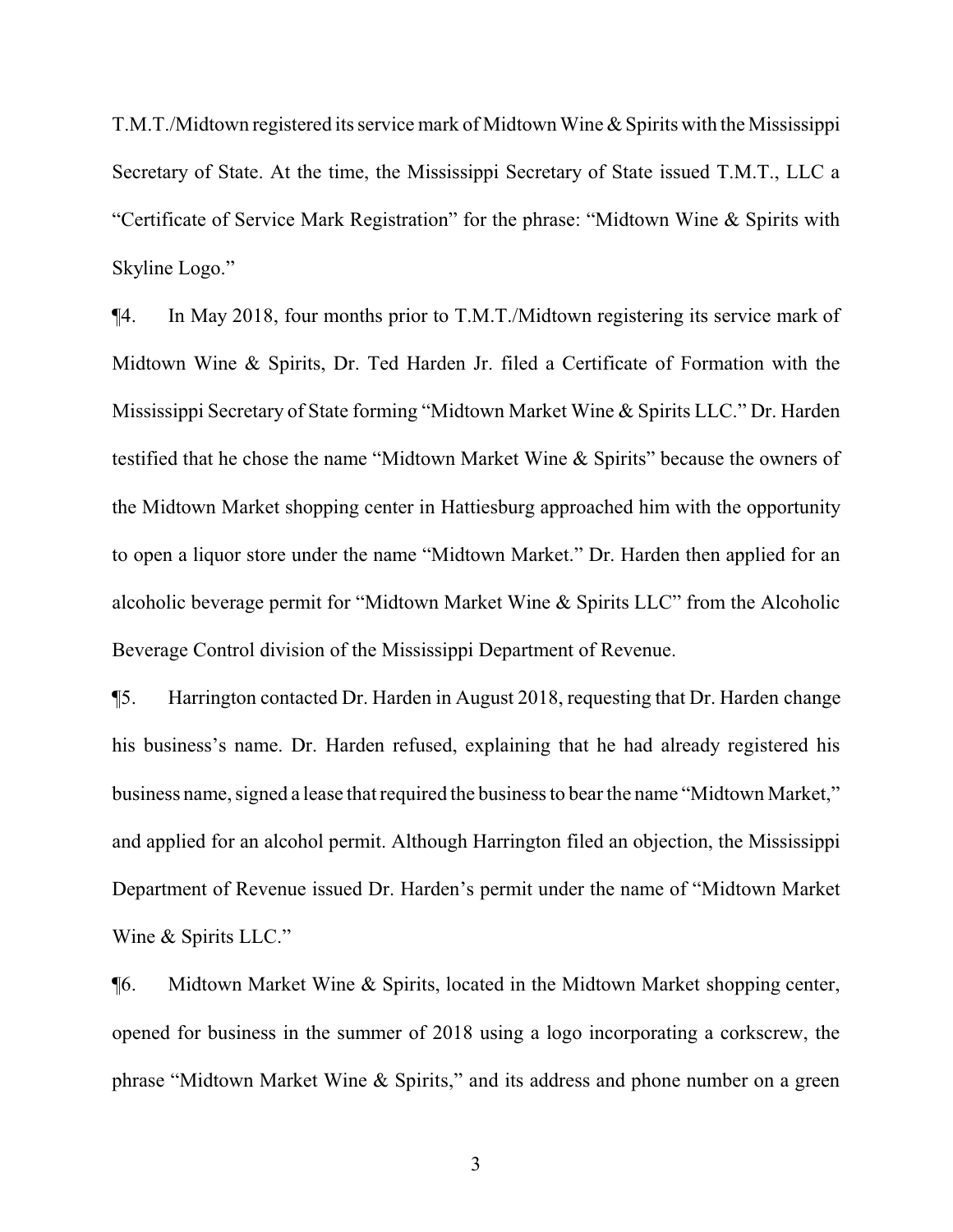background.

¶7. According to Harrington, after the opening of Midtown Market, there were several instances of customer confusion. Vendors delivered invoices meant for Midtown Market to T.M.T./Midtown. At one point, T.M.T./Midtown received an order from the Mississippi Department of Revenue; however, the shipping label bore Midtown Market's name. The Mississippi Department of Revenue also accidentally placed Midtown Market's name on T.M.T./Midtown's online account page. Regarding online confusion, a mix-up with both businesses' telephone numbers occurred on Yelp.com, and T.M.T./Midtown received a negative reviewonGooglemeant for Midtown Market. T.M.T./Midtown also received phone calls in which the callers intended to contact Midtown Market.

¶8. In November 2018, Dr. Harden received a demand letter from T.M.T./Midtown's legal counsel insisting that he refrain from using the name "Midtown Market Wine & Spirits LLC." Again, Dr. Harden refused. In December 2018, T.M.T./Midtown filed a complaint requesting an injunction against Dr. Harden's business, "Midtown Market Wine & Spirits." T.M.T./Midtown sought to restrain Dr. Harden from using a trade name similar to "Midtown Wine & Spirits," which T.M.T./Midtown alleged would be likely to mislead, deceive, and create confusion in the public's mind. Dr. Harden denied having any knowledge of T.M.T./Midtown's name, business, or store, and he denied having any malicious intent. A trial commenced on May 14, 2019, and upon its conclusion, the chancery court took the matter under advisement.

¶9. In its "Order and Final Judgment" dated July 2019, the court made detailed findings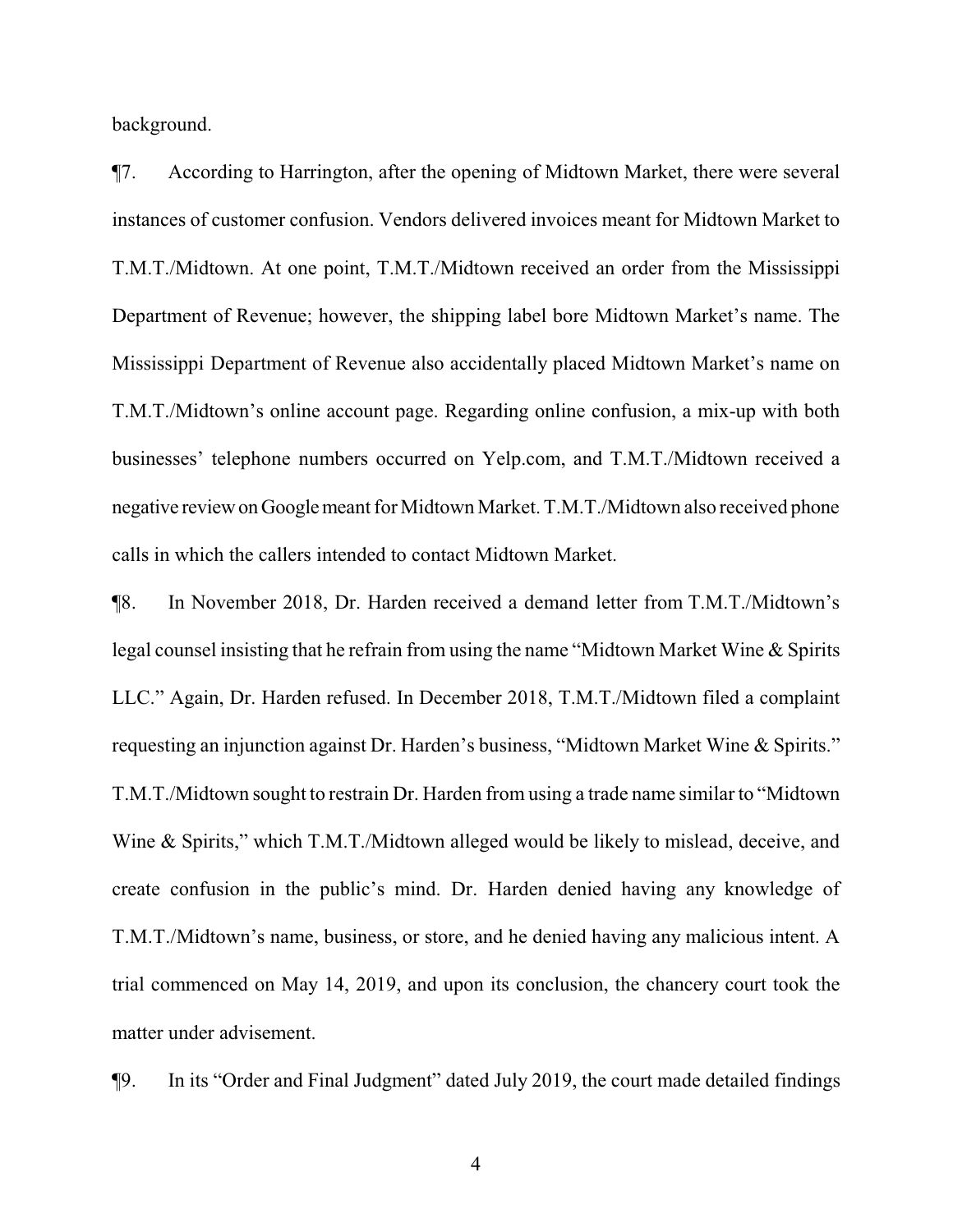of fact and conclusions of law. The court declared that although T.M.T./Midtown had the right to use the service mark "Midtown Wine & Spirits," it further found that the term "Midtown" in the parties' names was generic and geographical and not susceptible to protection. The court specifically found that "Midtown Wine & Spirits" and "Midtown Market Wine & Spirits" were not so similar as to deceive the public and that no likelihood of confusion existed; therefore, the use of the name "Midtown Market Wine & Spirits" did not infringe on T.M.T./Midtown's service mark of "Midtown Wine & Spirits." Now T.M.T./Midtown appeals the chancery court's determination that its mark was generic, that Midtown Market had not infringed on T.M.T./Midtown's mark, and that T.M.T./Midtown was not entitled to an injunction.

#### **STANDARD OF REVIEW**

¶10. The review of a chancellor's findings on appeal is limited. *McNeil v. Hester*, 753 So. 2d 1057, 1063 (¶21) (Miss. 2000) (citing *Reddell v. Reddell*, 696 So. 2d 287, 288 (Miss. 1997)). If supported by substantial evidence, a chancellor's factual findings will not be disturbed unless the chancellor abused his discretion, was manifestly wrong, clearly erroneous, or applied an erroneous legal standard. *Varnell v. Rogers*, 198 So. 3d 1278, 1280 (¶7) (Miss. Ct. App. 2016). Questions of law are reviewed de novo. *Biglane v. Under the Hill Corp.*, 949 So. 2d 9, 14 (¶17) (Miss. 2007).

### **DISCUSSION**

## **I. Whether the chancery court erred by finding that MidtownMarket had not violated Mississippi's Trademark Laws.**

¶11. Mississippi's trademark laws protect registered trademarks. Miss. Code Ann. § 75-25-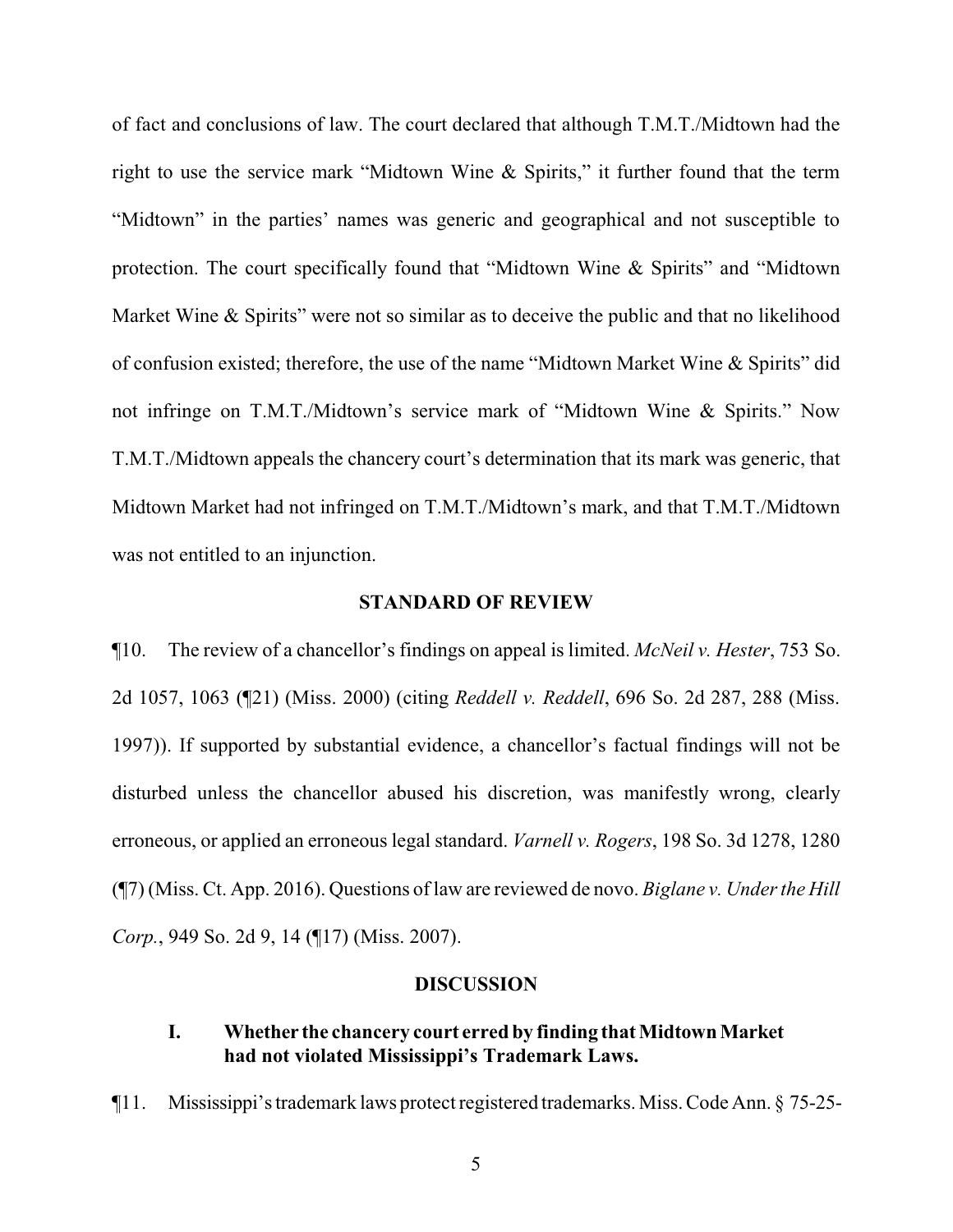1 (Rev. 2016). The Act defines a service mark as

any word, name, symbol or device or any combination there of used by a person to identify and distinguish the services of one person, including a unique service, from the services of others, and to indicate the source of the services, even if that source is unknown . . . .

*Id*. § 75-25-1(b). The statute considers a service mark "used" when it is "used or displayed in the sale or advertising of services, and the services are rendered in [the] state."  $Id. \S$  75-25- $1(h)(2)$ . If the mark is registered with the state, the statute provides specific remedies for infringement. *Id*. § 75-25-23.

¶12. A trademark right develops through the use of the mark, "not from mere adoption." *Daumit Stores Inc. v. Brown*, 249 Miss. 528, 163 So. 2d 466, 470 (1964); *see Russell v. Caroline-Becker Inc.*, 142 N.E.2d 899, 902 (Mass. 1957). A person may create an unregistered trademark, but that fact alone does not give him the right to prevent others from using it. *Id*. Although T.M.T./Midtown used the service mark "Midtown Wine and Spirits" for the first time in late February 2017, it did not register its service mark until September 2018—well after Midtown Market had registered its name as a limited liabilitycompanywith the Mississippi Secretary of State. A person may not bar others from using the mark "if the likelihood of confusion between his product and the infringers is minimal or non-existent[.]" *Union Nat. Bank of Tex., Laredo v. Union Nat. Bank of Tex., Austin*, 909 F.2d 839, 843 (5th Cir. 1990). Therefore, one of the essential questions in a trademark infringement action is whether the contested mark is likely to cause confusion. *Citizens Nat'l Bank of Meridian v. Citizens Bank of Philadelphia*, 157 F. Supp. 2d 714, 716 (S.D. Miss. 2001).

¶13. Trademark infringement claims consider the likelihood of confusion concerning the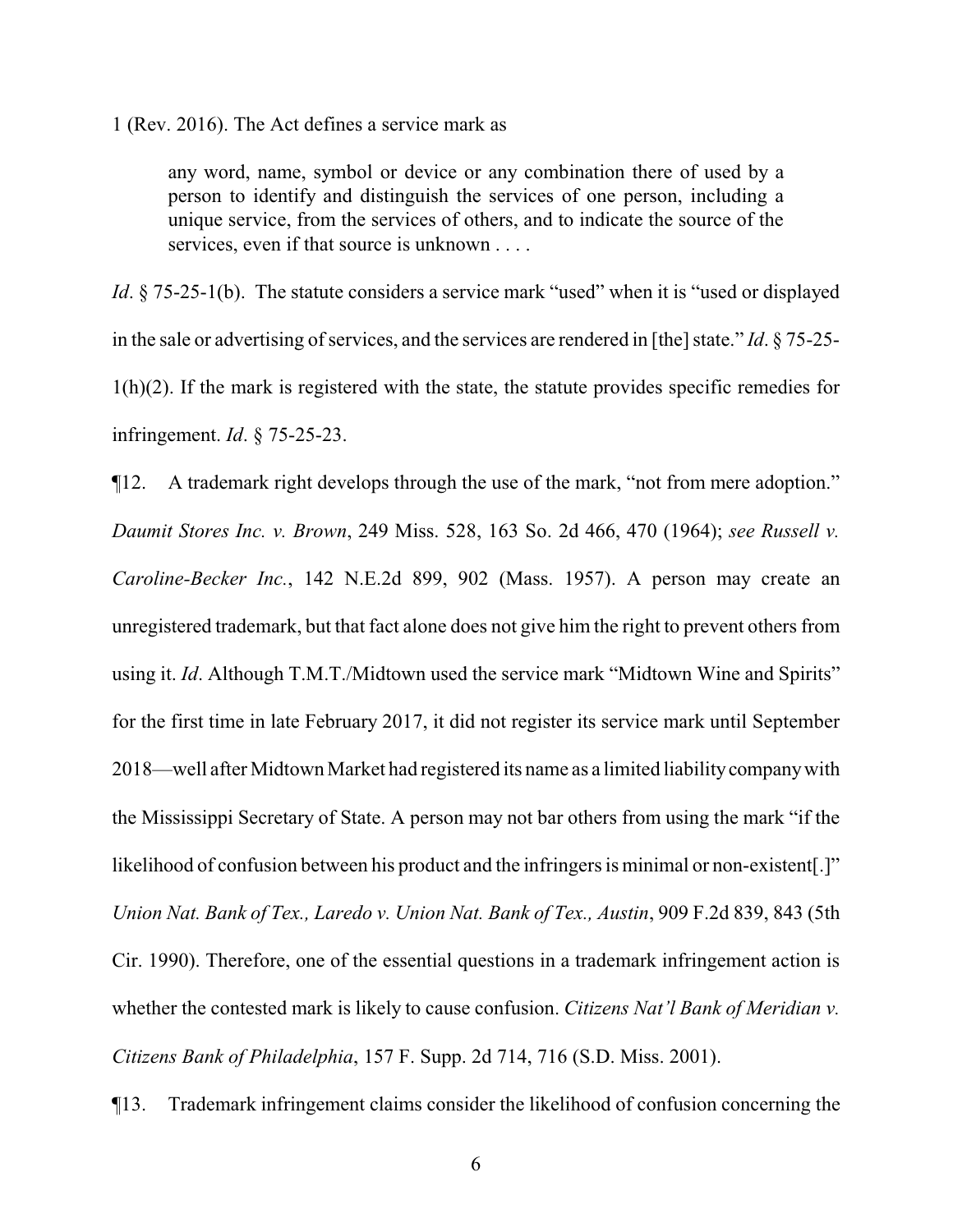source of goods or services. Miss. Code Ann. § 75-25-23 (Rev. 2016). The court determines the likelihood of confusion, evaluating several factors, "including the type of trademark at issue, the similarity of design; similarity of service; [the] identity of service facilities and customers; similarity of advertising media used; the defendant's intent; and actual confusion." *Citizens*, 157 F. Supp. 2d at 718; (quoting *Roto-Rooter Corp*. *v. O'Neal*, 513 F.2d 44, 45 (5th Cir. 1975)). T.M.T./Midtown takes issue with three of those seven factors: the type of trademark, the defendant's intent, and actual confusion.

#### **A. Type of Trademark**

¶14. The starting point of a trademark infringement claim is determining whether the word or phrase is protectable. *Union*, 909 F.2d at 845. To make this determination, the court must determine in which category to place the word. *Id*. There are four categories of service marks: strong, descriptive, suggestive, and generic.*Citizens*, 157 F. Supp. 2d at 716. The type of mark determines which degree of protection it receives. *Id*. While strong service marks are entitled to the strongest protection, weaker marks receive little to none. *Id*.; *see also*  Julius R. Lunsford, Jr., Trademark Basics, 59 Trademark Re. 873, 878 (1969). More specifically, a generic mark, as a service or trademark, receives no protection. *Citizens*, 157 F. Supp. 2d at 716. Generic marks communicate in general terms "information about the nature or class of an article or service." *Id*. (citing *Am. Heritage Life Ins. Co. v. Heritage Life Ins. Co.*, 494 F.2d 3, 11 (5th Cir. 1974)).

¶15. The word "Midtown" is a common geographical term, generally used to indicate the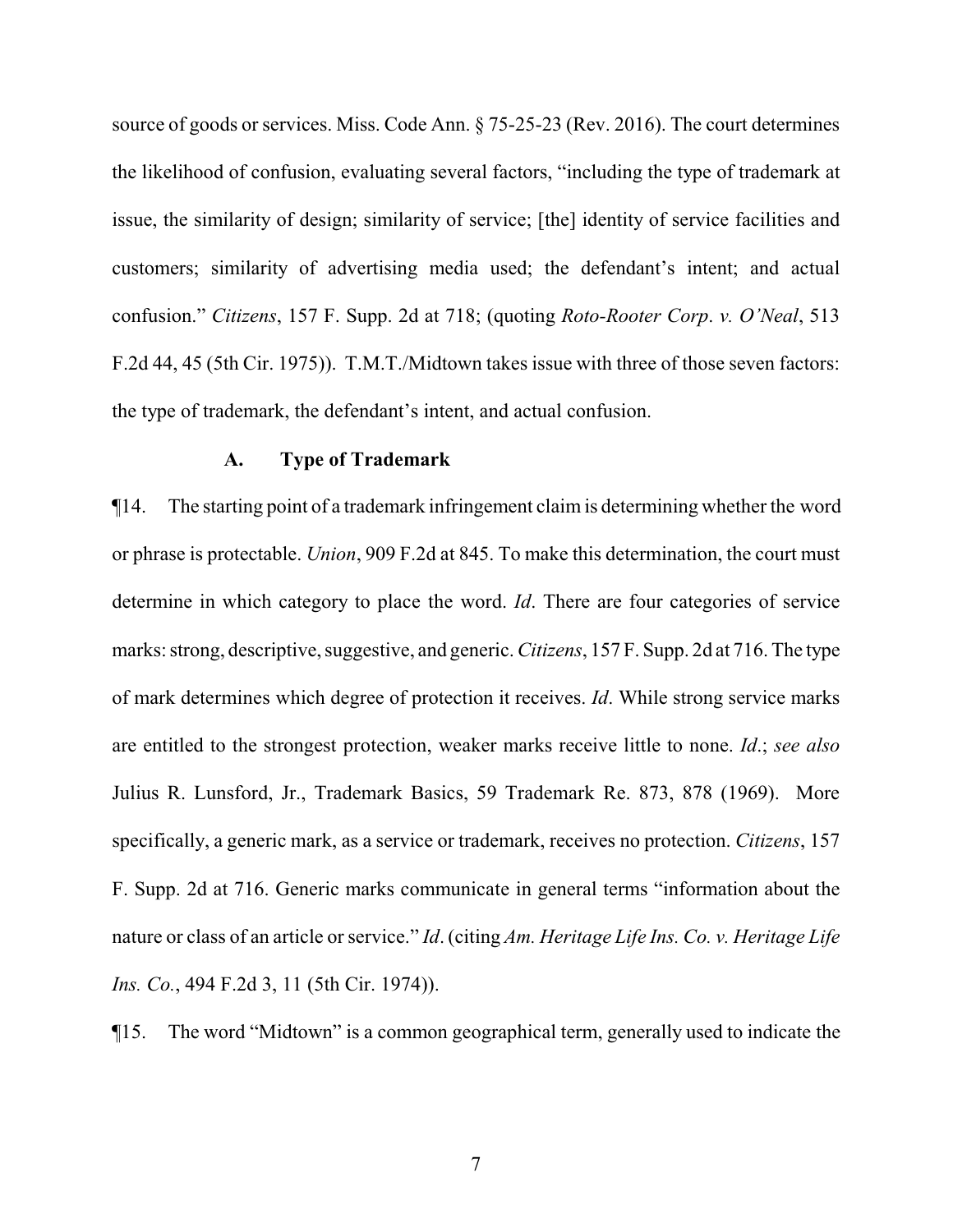central part of a city between the uptown and downtown areas.<sup>2</sup> The general rule is that a generic or geographical term can acquire no proprietary rights. *Dixie Oil Co. of Ala. Inc. v. Picayune '66 Oil Co. Inc.*, 245 So. 2d 839, 841 (Miss. 1971). However, a geographical term can attain legal status by acquiring a secondary meaning. *Id*. A secondary meaning is achieved (1) through either a steady growth attributable to "substantial investment" into the business and considerable advertisement or (2) if the mark has become "broadly known throughout the public" as signifying a specific product source. *Id*. at 842.

¶16. There is no dispute that "wine" and "spirits" are generic terms. T.M.T./Midtown argues, however, that adding the word "Midtown" elevates the phrase to a protected mark status. The chancery court, serving as the finder-of-fact, disagreed. It held that "Midtown" was a generic term referencing a geographical location. The court explained that the term "Midtown" was commonly used to describe a general area of Hattiesburg, and because it was classified as a generic or geographical term, T.M.T./Midtown could acquire no proprietary rights. *Dixie*, 245 So. 2d at 841.

¶17. The use of the term "Midtown" does not identify liquor-store services but a general area of a city. The court in *Dollar Dept. Stores of Miss. Inc. v. Laub*, 120 So. 2d 139, 141 (Miss. 1960), explained:

The owner of an original trademark has an undoubted right to be protected in the exclusive use of all the marks, forms or symbols that were appropriated as designating the true origin or ownership of the article or fabric to which they are affixed; but he has no right to the exclusive use of any words, letters, figures or symbols which have no relation to the origin or ownership of the goods, but are only meant to indicate their names or quality. He has no right

<sup>2</sup> *Midtown*, New Oxford American Dictionary 1108 (3d ed. 2010).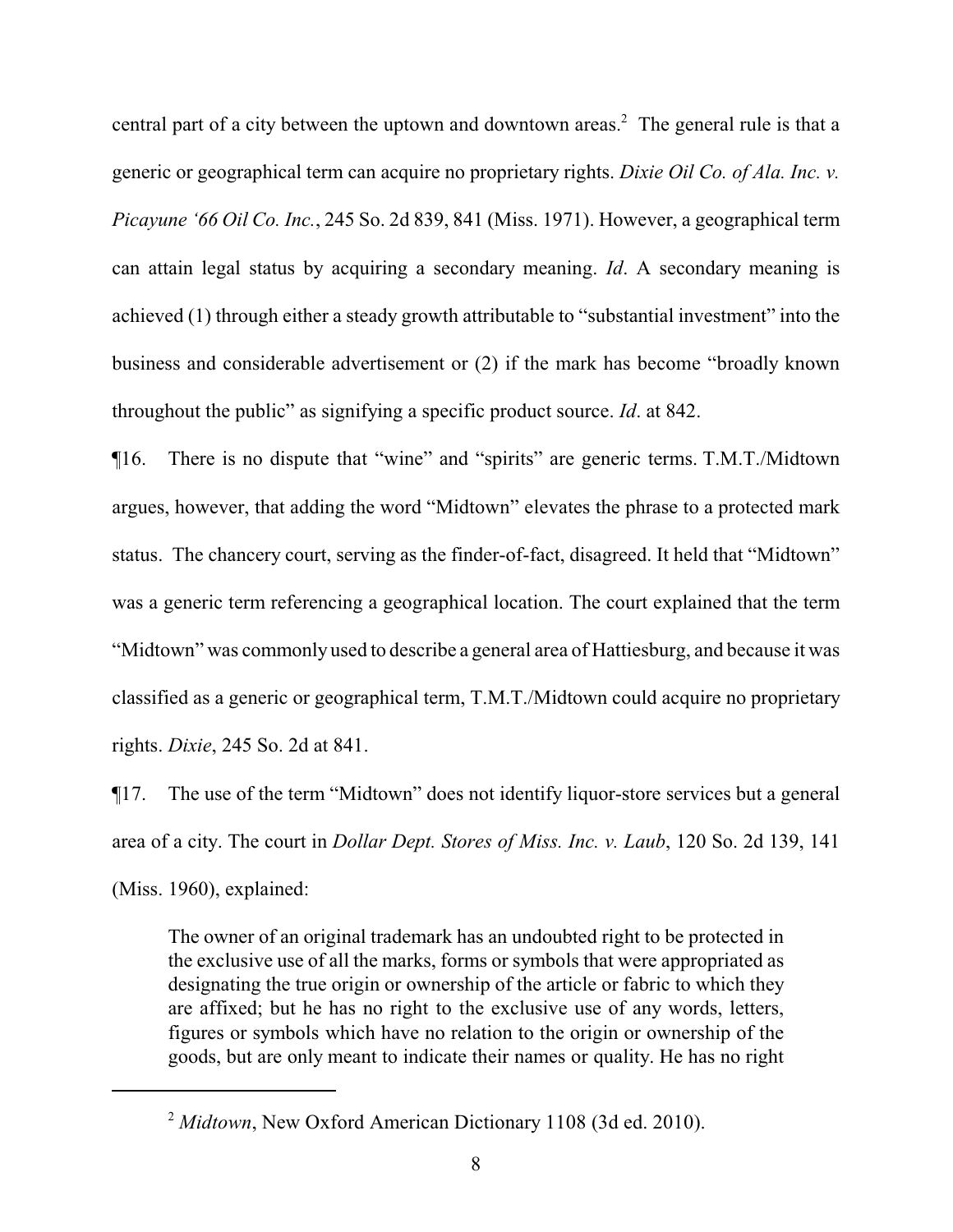to appropriate a sign or symbol, which from the nature of the fact it is used to signify, others may employ with equal truth, and therefore have an equal right to employ, for the same purpose.

Anyone offering services in that particular area of Hattiesburg can equally employ the term "Midtown" in their business name. Furthermore, to establish that its mark had acquired a secondary meaning, T.M.T./Midtown was required to show that the name "Midtown Wine & Spirits" had acquired a special significance in the market for the products and services rendered. *See Laub*, 120 So. 2d at 141-42. T.M.T./Midtown relies on *Dixie*, claiming that "Midtown Wine & Spirits" acquired a secondary meaning since it passed the locality and advertising distinction set in *Dixie*.

¶18. In *Dixie*, Dixie Oil Company of Alabama Inc. sought to prevent Picayune "66" Oil Company Inc., from using the trade name "Dixie Gas." *Dixie*, 245 So. 2d at 840. Dixie Oil also requested that the Mississippi Secretary of State cancel the registration of "Dixie Gas" as a trade name. *Id*. Dixie Oil stated that it started using the name "Dixie Gas" in 1960 and claimed an exclusive right to sell gasoline and petroleum products under that trade name. *Id*. However, Dixie Oil had not registered the term "Dixie Gas" as a trade name with the Secretary of State, which Picayune "66" had registered in early 1969. *Id*. The court explained that "Dixie" was a common geographical term for the southern part of the United States and, therefore, not subject to protection. *Id*. at 841. However, the court held that a generic or geographical trade name could gain a secondary meaning and protection based on proof that the public had come to associate the trade name with the producer of the products or through "a steady growth traceable to a substantial investment in the [business] and extensive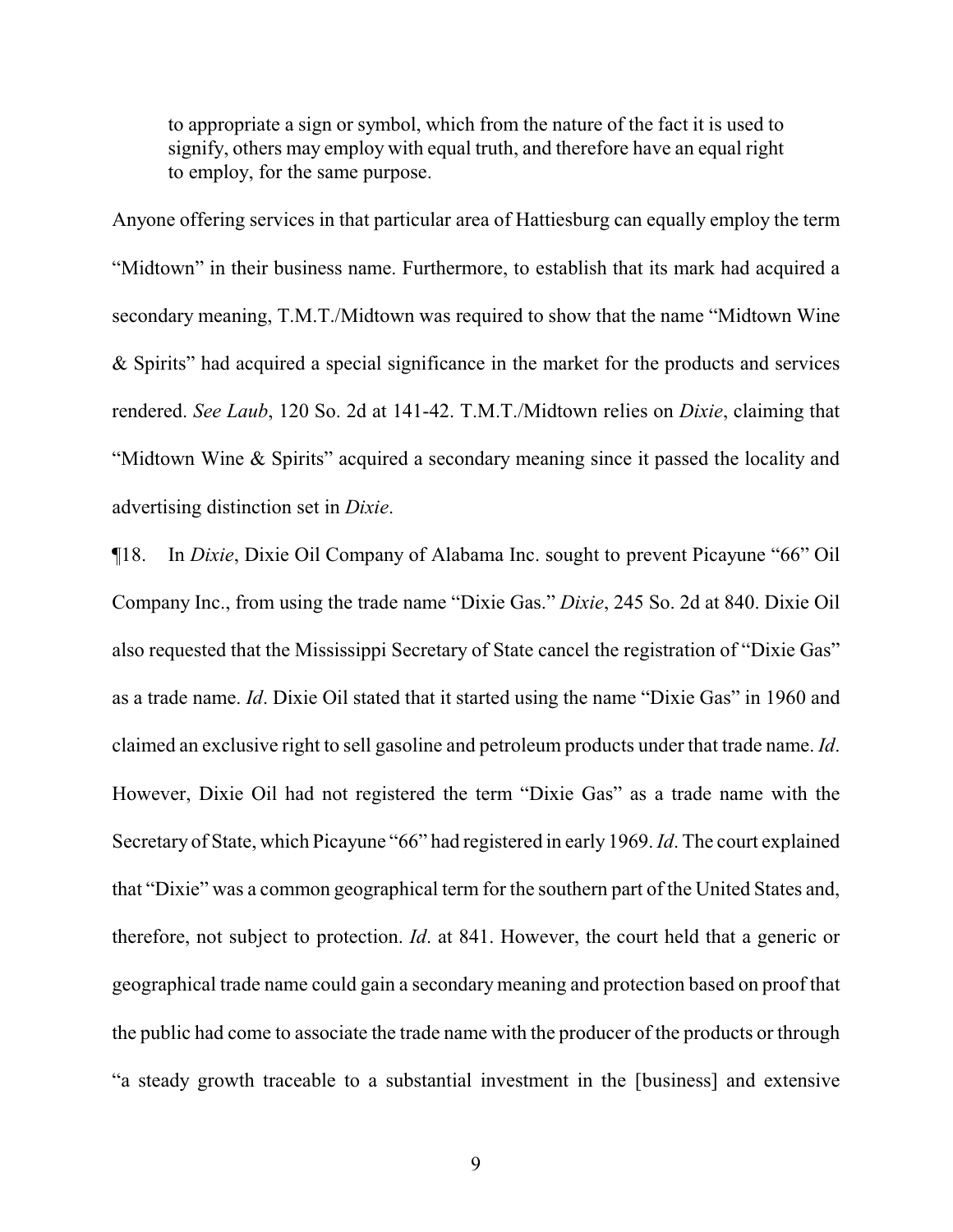distribution of numerous advertisements, circulars, labels, etc." *Id*. at 842. Ultimately, the court held that Dixie Oil had not acquired a secondary meaning to the trade name "Dixie Gas" because Dixie Oil only used the name at some of its stations, and that because the parties were located over 100 miles apart, no competition existed between the two. *Id*.

¶19. Unlike the businesses in *Dixie*, both T.M.T./Midtown and Midtown Market are located on Hardy Street in Hattiesburg approximately one mile apart. They serve the same market and customer base. Both businesses are also located in the Midtown area of Hattiesburg. While "[d]istance is a factor," it is "not a conclusive one[.]" *Mckay v. Legler*, 36 So. 2d 793, 794 (Miss. 1948).

¶20. T.M.T./Midtown did not register its name "Midtown Wine & Spirits" immediately. The name used by T.M.T./Midtown first appeared when it opened for business in February 2017. T.M.T./Midtown registered the name with the Mississippi Secretary of State in September 2018. By establishing that T.M.T./Midtown did not assert its trade name consistently until it opened for business in February 2017, T.M.T./Midtown might not have a protected interest in the word "Midtown." *Dixie*, 245 So. 2d at 841 (finding that "Dixie Gas" was one of three trade names used by Dixie Oil, and therefore Dixie Oil had no protected interest in the name "Dixie Gas").

¶21. T.M.T./Midtown also claims its business acquired a secondary meaning through "extensive marketing and advertising" years prior to Midtown Market opening, and through that advertising, "it established itself in the minds of its purchasers and customers that it was the wine and spirit provider [in the Midtown area.]" At trial, T.M.T./Midtown expressed that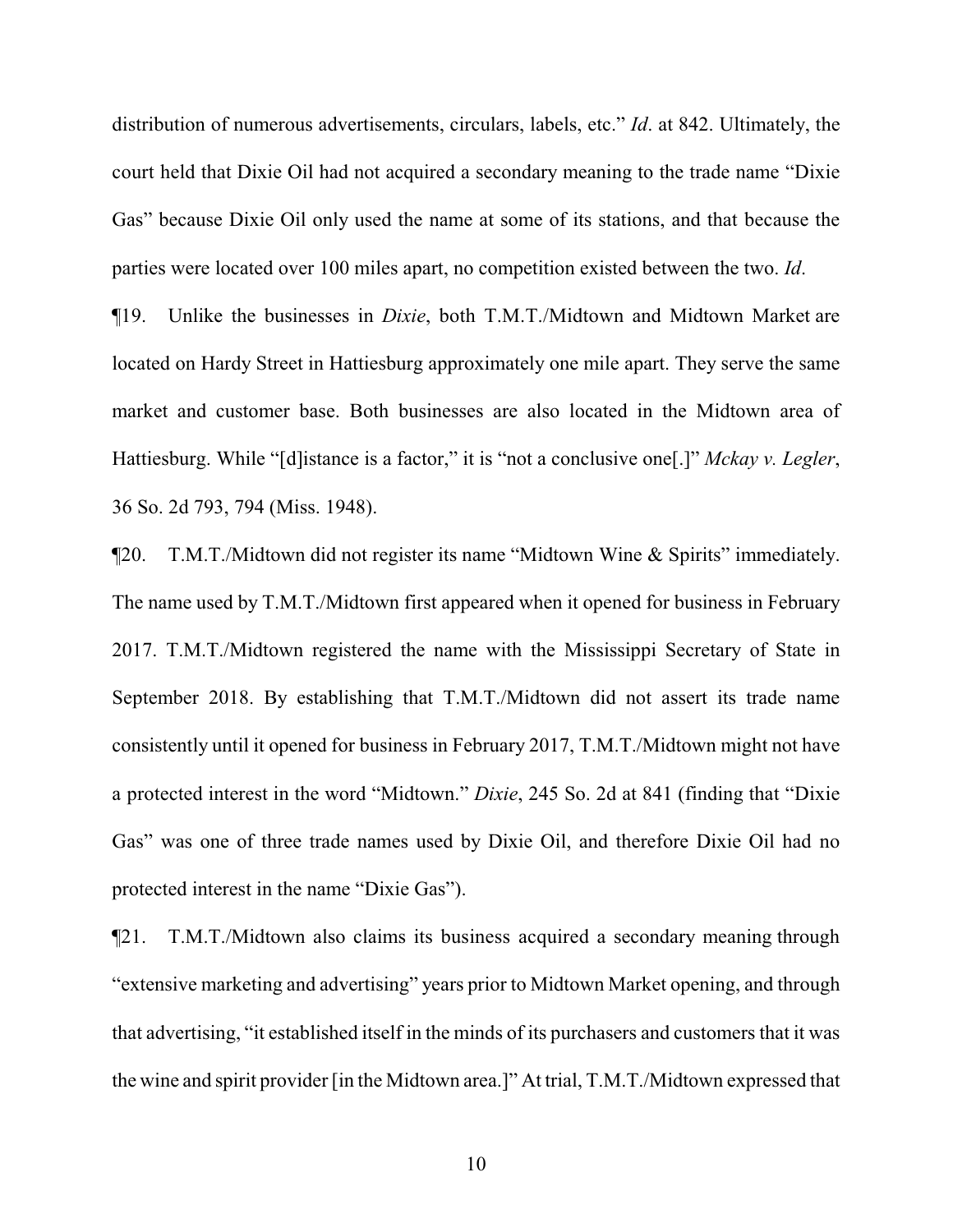T.M.T./Midtown advertised through social media and local publications. Midtown Market's owner, Dr. Harden, admitted he was unfamiliar with social media and relied on his staff to handle advertising. Noting that the record lacks any evidence from T.M.T./Midtown that the word "midtown" had become "broadly known throughout the public" as being associated with its store, the chancery court considered that information and had substantial evidence to support its decision that "midtown" had not acquired a secondary meaning. Thus, T.M.T./Midtown had no exclusive right to the word.

¶22. A lack of a secondary meaning is not the only detail weakening T.M.T./Midtown's mark. Although a mark is classified, "that classification alone is not dispositive, and consideration must be given to other circumstances which bear on the strength of the mark, including third-partyuse." *Citizen*, 157 F. Supp. 2d at 717 (citation omitted). Extensive thirdparty use may weaken a mark and "negate any likelihood of confusion." *Id*. at 717.

¶23. In *Sun Banks of Fla. Inc. v. Sun Fed. Sav. & Loan Ass'n*, 651 F.2d 311, 316 (5th Cir. 1981), the court contemplated the "extensive third-party use[s]" of the word "Sun" where a significant number of those uses fell within the same industry." The primary question before the court was whether a likelihood of confusion existed between "Sun Bank of Florida" and "Sun Federal Savings and Loan Association." *Id*. at 311. After considering the use of the word "Sun" within and outside the financial industry, the court held that evidence of a lack of confusion can be reflected through extensive third-party use. *Id*. at 316 (finding that the word "Sun" appeared in the name of 4,400 businesses, including a considerable number of financial institutions).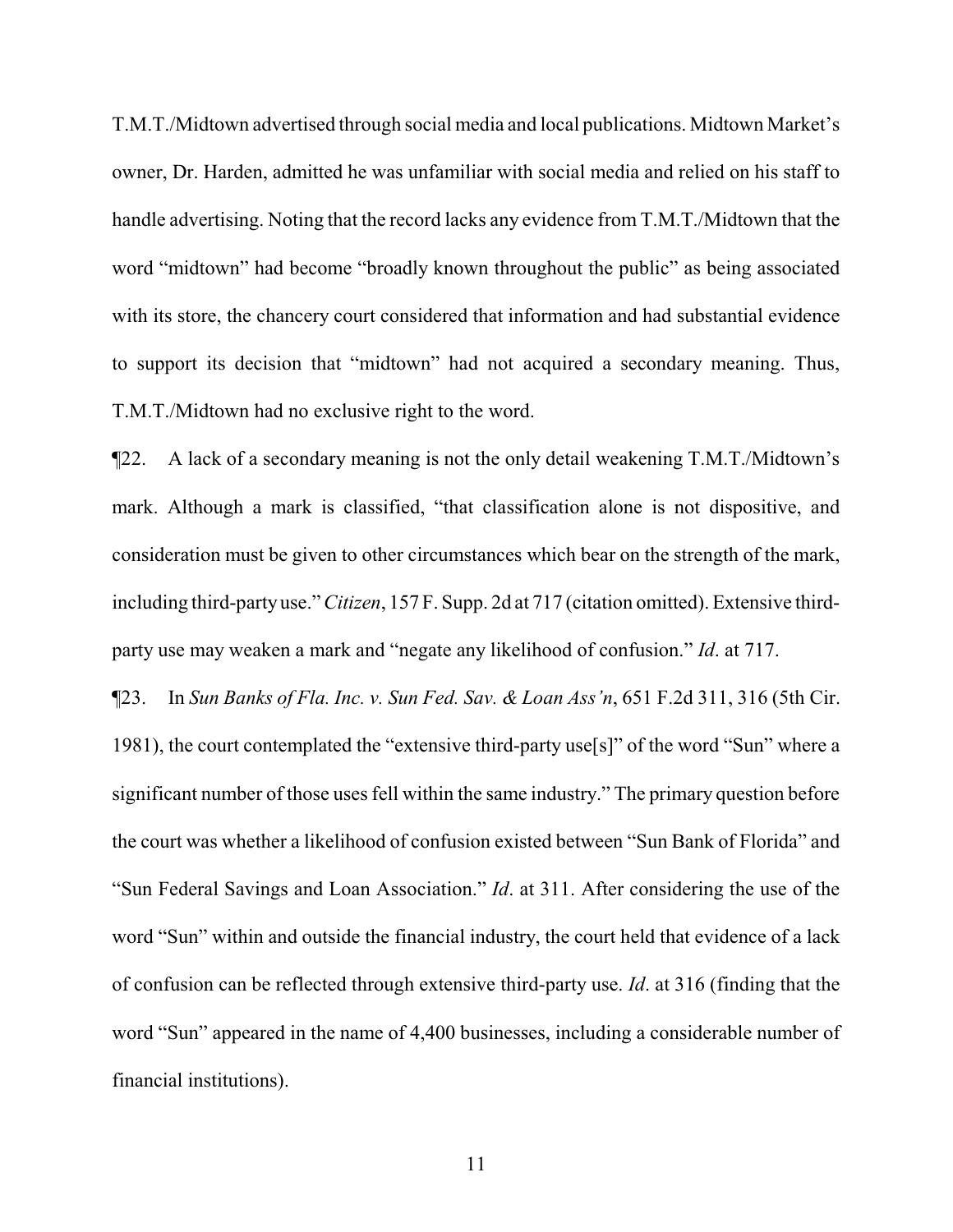¶24. Midtown Market argues that third-party use of the word "Midtown" has undermined T.M.T./Midtown's infringement claim. Specifically, Midtown Market has identified thirdparty use of the word "Midtown" in at least eighty-two businesses in Mississippi and at least twelve businesses in Hattiesburg.

¶25. Based on the record, there was extensive third-party use of the word "Midtown" in Hattiesburg. The generic geographical word "Midtown" is used in connection with multiple types of products and services. A large number of businesses using this generic word weakens the strength of the mark. *Citizens*, 157 F. Supp. 2d at 717.

¶26. The chancery court concluded that T.M.T./Midtown's mark is relatively weak given the use of the common English terms "Wine & Spirits" with the extensive third-party use of the word "Midtown." We find no error in the chancellor's ruling.

#### **B. Intent**

¶27. Another factor the court considers when analyzing an infringement claim is the defendant's intent. *Citizens*, 157 F. Supp. 2d at 716. "If the mark was adopted with the intent of deriving benefit from the reputation of [Midtown Wine & Spirits], that fact alone may be sufficient to justify the inference that there is confusing similarity." *Amstar Corp. v. Domino's Pizza Inc.*, 615 F.2d 252, 263 (5th Cir. 1980) (quoting Restatement of Torts § 729, cmt. (1938)). "Bad faith in the . . . use of a trademark normally involves the imitation of packaging material, use of identical code numbers, adopting of similar distribution methods or other efforts by a party to pass off its product as that of another." *Id*. at 263 (internal quotation marks omitted) (citing *Kentucky Fried Chicken Corp. v. Diversified Packaging*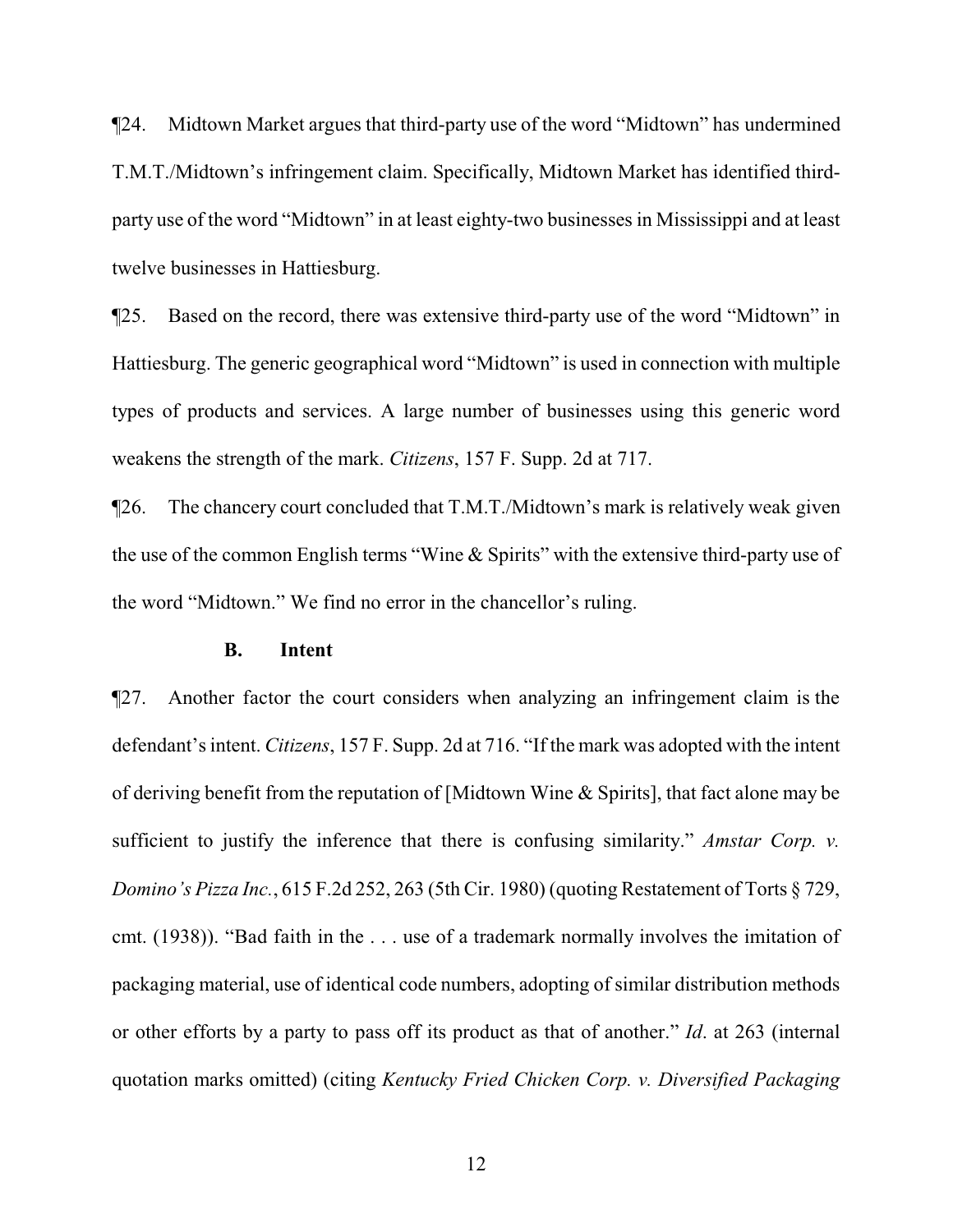*Corp.*, 549 F.2d 368, 382-83 (5th Cir. 1977)).

¶28. T.M.T./Midtown presented no evidence that Midtown Market had ever attempted to pass off its products or services as those of T.M.T./Midtown. At trial, the evidence established that the name "Midtown Market" was selected because the owners of the "Midtown Market" shopping center offered Dr. Harden an opportunity to open a liquor store in that shopping center under the name "Midtown Market Wine & Spirits." Dr. Harden testified he was unaware of T.M.T./Midtown's business, Midtown Wine & Spirits, its logo, or its location. The chancery court noted that a search of the Mississippi Secretary of State's website failed to identify "Midtown Wine & Spirits" because Harrington had registered the company as T.M.T., LLC and had not registered "Midtown Wine & Spirits" as a "fictitious" name of the company. Based on the lack of evidence, the chancery court declined to find that Midtown Market adopted T.M.T./Midtown's service mark with any intent to confuse, mislead, or deceive the public. Accordingly, we affirmthe chancery court's judgment on this issue.

#### **C. Actual Confusion**

¶29. In an infringement action, it is not a requirement that actual confusion be shown. *Meridian Yellow Cab. Co. v. City Yellow Cabs*, 206 Miss. 812, 41 So. 2d 14, 17 (1949). Still, it is "the best evidence of likelihood of confusion." *Amstar Corp.*, 615 F.2d at 263; *see also Roto-Rooter Corp. v. O'Neal*, 513 F.2d 44, 46 (5th Cir. 1975).

¶30. To establish a likelihood of confusion, "very little proof of actual confusion" is needed. *Streamline Prod. Sys. Inc. v. Streamline Manuf. Inc.*, 851 F.3d 440, 457 (5th Cir.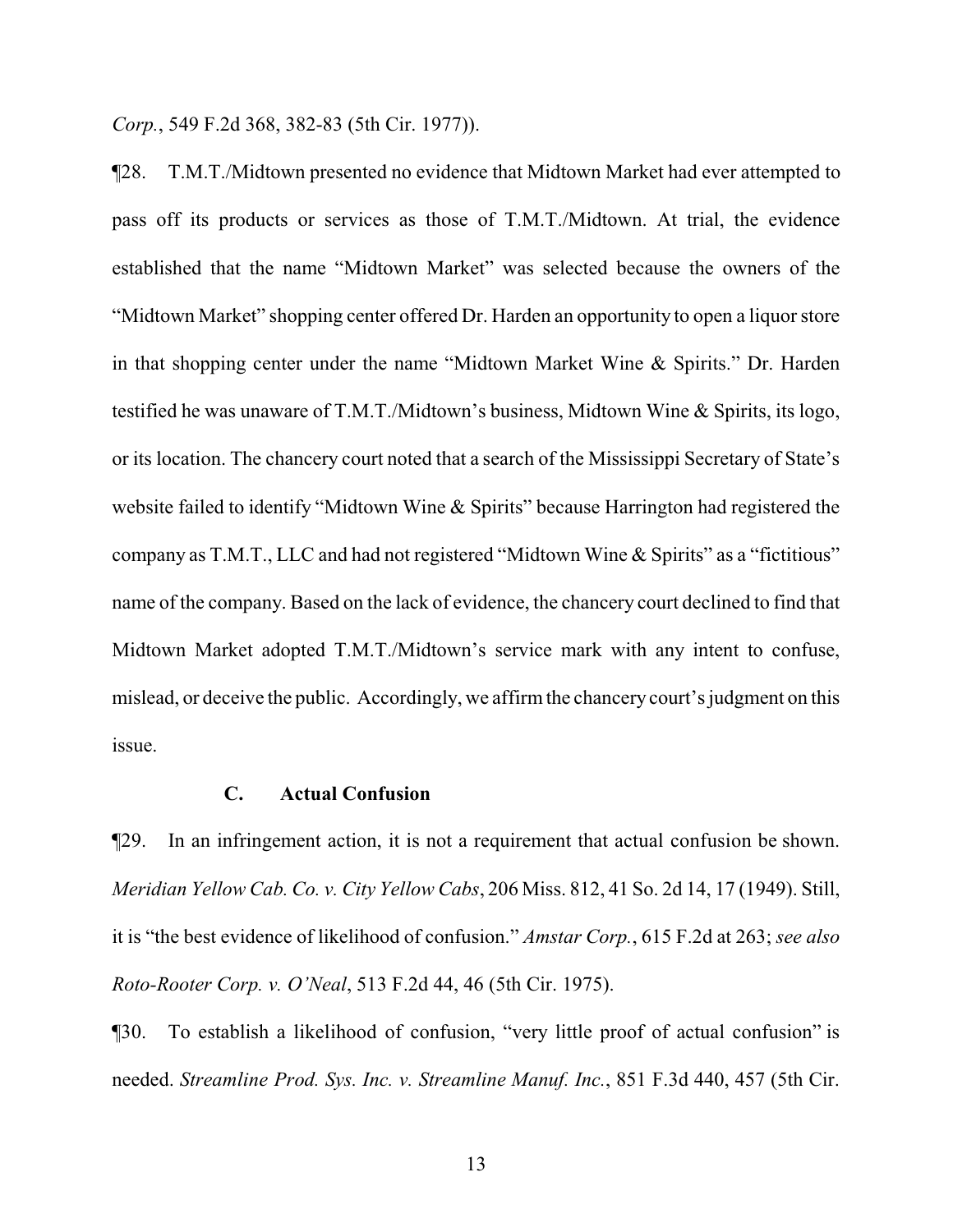2017) (quoting *Xtreme Lashes LLC v. Xtended Beauty Inc.*, 576 F.3d 221, 229 (5th Cir. 2009)). "Testimony of a single known incident of actual confusion by a consumer has been found to be sufficient evidence to support [a] court's finding of actual confusion." *Id*. (citing *La. World Exposition v. Logue*, 746 F.2d 1033, 1041 (5th Cir. 1984)). "However, not all confusion counts: evidence of actual confusion must show more than a fleeting mix-up of names; rather it must show that the confusion was caused by the trademarks employed and it swayed consumer purchases." *Id.* (internal quotation marks omitted) (quoting *Xtreme Lashes*, 576 F.3d at 230).

¶31. The chancery court deemed it necessary to address T.M.T./Midtown's reliance on *Advance Medical Inc. v. Advanced Medical Systems Inc.*, 988 So.2d 424, 425 (¶3) (Miss. Ct. App. 2008). In *Advance Medical*, the chancery court prevented Advance Medical Inc. from using the name "Advance Medical" on the Mississippi Gulf Coast. *Id*. The court found that "Advance Medical," a generic mark, had acquired a secondary meaning warranting protection based on the six years of business and the reputation it had established on the coast. *Id*. at 426. Advance Medical System provided proof of lost business sales, serious billing issues, and mistakes regarding directions and customers' appointments. *Id*.

¶32. T.M.T./Midtown made a similar argument, claiming that an alcohol shipmentwas sent to the wrong store, invoices and past-due bills were charged to the wrong account, mail was delivered to the incorrect address, and calls from potential customers and employees to the wrong store all fueled daily confusion.

¶33. T.M.T./Midtown calls attention to six instances of alleged confusion. Most of the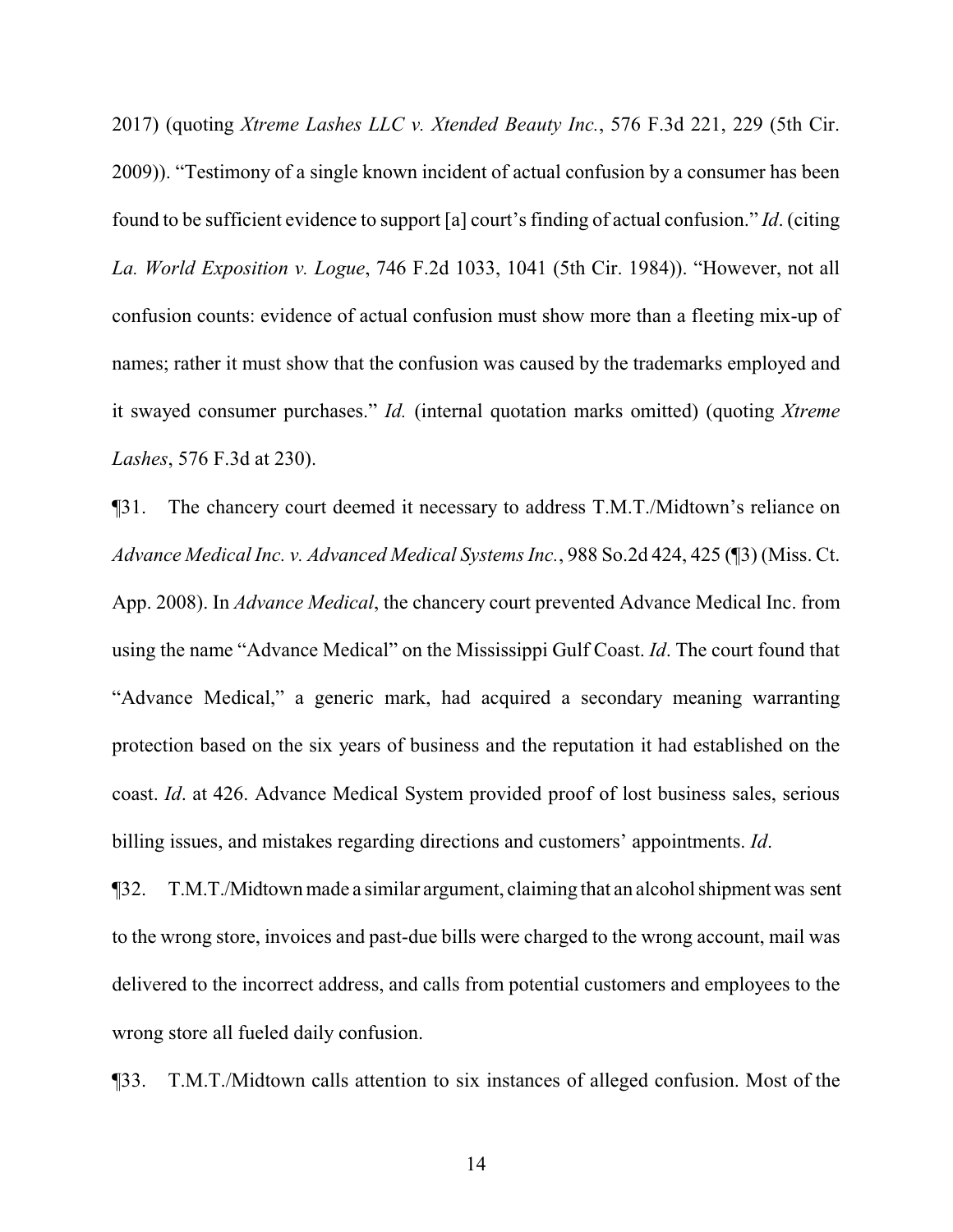evidence the court considered included testimony regarding "misdirected mail, calls, shipments, and a negative review intended for Midtown Market Wine & Spirits." Harrington testified that a package was delivered to his store listing the intended recipient as "Midtown Market Wine & Spirits." He later clarified that the package was intended for Midtown but had been mislabeled. T.M.T./Midtown's business also received a negative review meant for Dr. Harden's business. Dr. Harden testified that he had never spoken or given any information about his business to Google. Dr. Harden, as previously mentioned, delegated advertising to his staff because he was not technologically savvy. T.M.T./Midtown also claimed it had received invoices meant for Midtown Market's liquor store. However, on cross-examination, Harrington again clarified that the invoice correctly named his business and was meant for him. Harrington also submitted a "confusion log" where he documented alleged instances of confusion amongst employees, customers, and vendors. Although T.M.T./Midtown logged twenty-four incidents of confusion, Harrington admitted that the incidents involved a wrong number or were placed to T.M.T./Midtown for unknown reasons. ¶34. To prove the likelihood of confusion, T.M.T./Midtown needed to show "a probability of confusion, which is more than a mere possibility of confusion." *Elvis Presley Enters. Inc. v. Capece*, 141 F.3d 188, 193 (5th Cir. 1998). T.M.T./Midtown only demonstrated a "mere possibility of confusion" because a number of instances of actual confusion proposed by T.M.T./Midtown were not actually a result of confusion and were cleared up on crossexamination.

¶35. Like the court in *Citizens*, the chancery court indicated that none of the incidents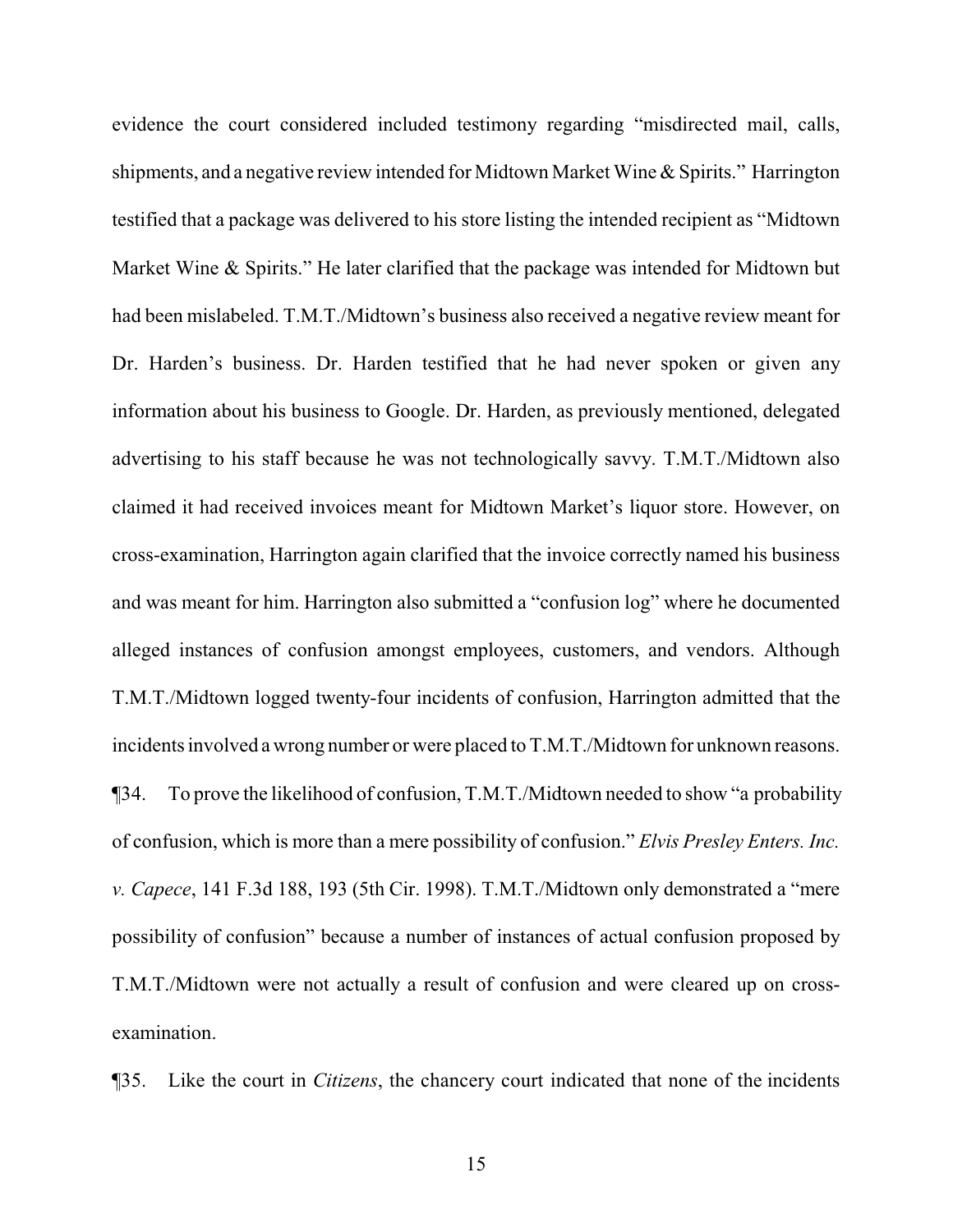logged by T.M.T./Midtown involved confusion on behalf of potential customers. *Citizens*, 157 F. Supp. 2d at 72. Most of the evidence presented by T.M.T./Midtown at trial was a fleeting mix-up that did not concern business transactions with likely customers.

¶36. After assessing these factors,the chancerycourt, serving as the fact finder, determined "Midtown Wine and Spirits" and "Midtown Market Wine and Spirits" were not so similar that the public would be deceived and therefore, no likelihood of confusion between the parties' marks.

¶37. We cannot find that the chancellor erred in so ruling.

## **II. Whether the chancery court erred by denying an injunction.**

¶38. It is within the [chancery court's] discretion to grant or deny a request for injunction. *City of Durant v. Humphreys Cnty. Mem'l Hosp./Extended Care Facility*, 587 So. 2d 244, 250 (Miss. 1991). An injunction is warranted when "the [trade] name use, when not the same, [is] so similar that under the circumstances its use is reasonably calculated to deceive and result in injury, or it must be used fraudulently to have [that] effect." *Staple Cotton Co-op Ass'n v. Fed. Staple Cotton Co-op. Ass'n*, 162 So. 2d 867, 471 (Miss. 1964) (citing 18 C.J.S. *Corporations* § 173). Traditionally, when considering a request for injunctive relief, the court must consider four factors: "(1) . . . a substantial likelihood [exists] that the plaintiff will prevail on the merits; (2) the injunction is necessary to prevent irreparable harm; (3) the threatened injury to the plaintiff outweighs the harm an injunction might do to the defendants; and (4) granting a preliminary injunction is consistent with the public interest." *Lauderdale v. DeSoto Cnty. ex rel. Bd. of Supervisors*, 196 So. 3d 1091, 1099 (¶30) (Miss.